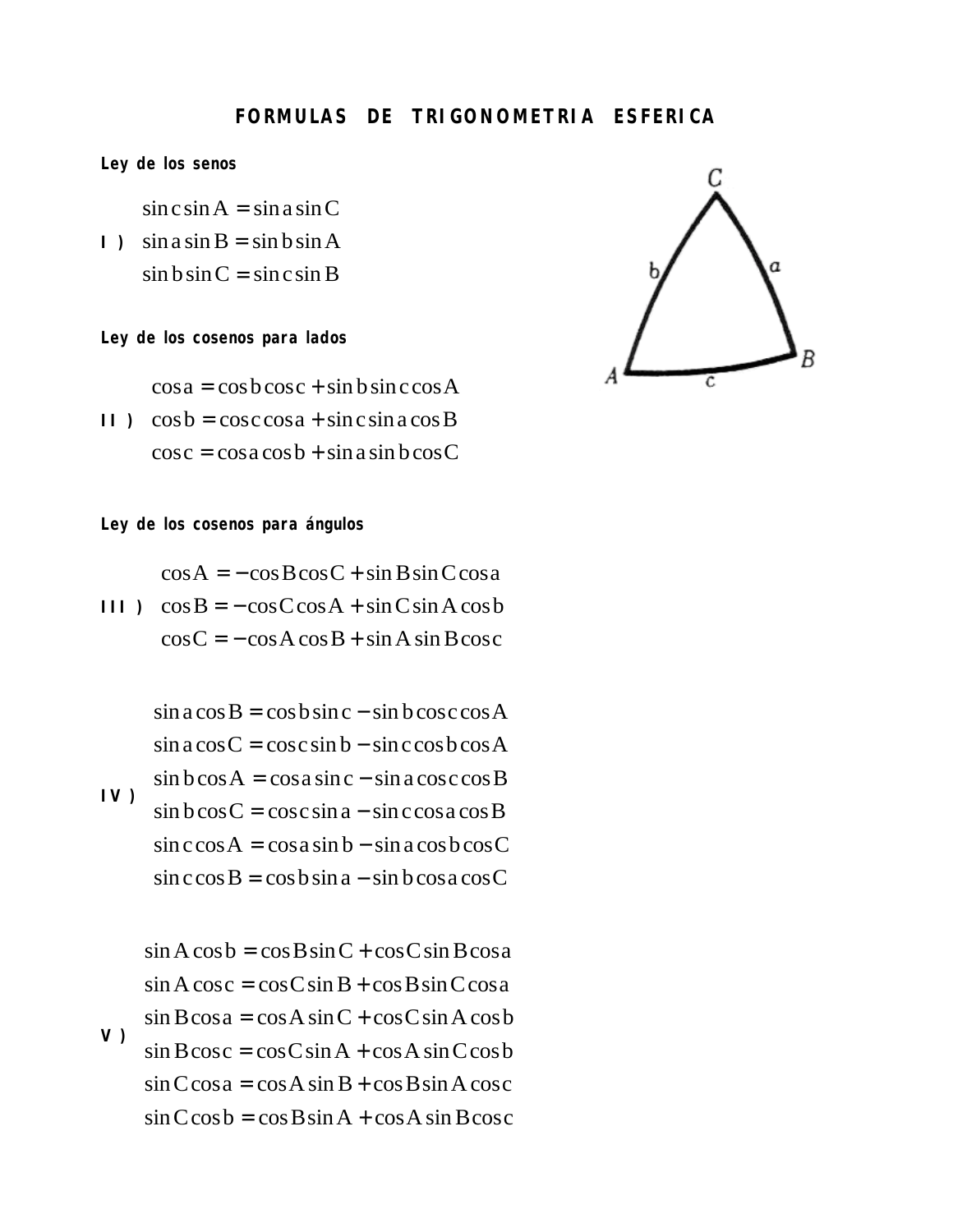**VI )**  $\sin a \cot b = \cot B \sin C + \cos C \cos a$  $\sin a \cot c = \cot C \sin B + \cos B \cos a$  $\sin b \cot a = \cot A \sin C + \cos C \cos b$  $\sin b \cot c = \cot C \sin A + \cos A \cos b$  $\sin c \cot a = \cot A \sin B + \cos B \cos c$  $\sin c \cot b = \cot B \sin A + \cos A \cos c$ 

$$
\sin A \cot B = \cot b \sin c - \cos c \cos A
$$
  
\n
$$
\sin A \cot C = \cot c \sin b - \cos b \cos A
$$
  
\n
$$
\sin B \cot A = \cot a \sin c - \cos c \cos B
$$
  
\n
$$
\sin B \cot C = \cot c \sin a - \cos a \cos B
$$
  
\n
$$
\sin C \cot A = \cot a \sin b - \cos b \cos C
$$
  
\n
$$
\sin C \cot B = \cot b \sin a - \cos a \cos C
$$

## **Ley de las tangentes**

$$
\frac{\tan\frac{(A-B)}{2}}{\tan\frac{(A+B)}{2}} = \frac{\tan\frac{(a-b)}{2}}{\tan\frac{(a+b)}{2}}
$$
\n
$$
\frac{\tan\frac{(A-C)}{2}}{\tan\frac{(A+C)}{2}} = \frac{\tan\frac{(a-c)}{2}}{\tan\frac{(a+c)}{2}}
$$

 **VIII )**

$$
\frac{\tan\frac{(B-C)}{2}}{\tan\frac{(B+C)}{2}} = \frac{\tan\frac{(b-c)}{2}}{\tan\frac{(b+c)}{2}}
$$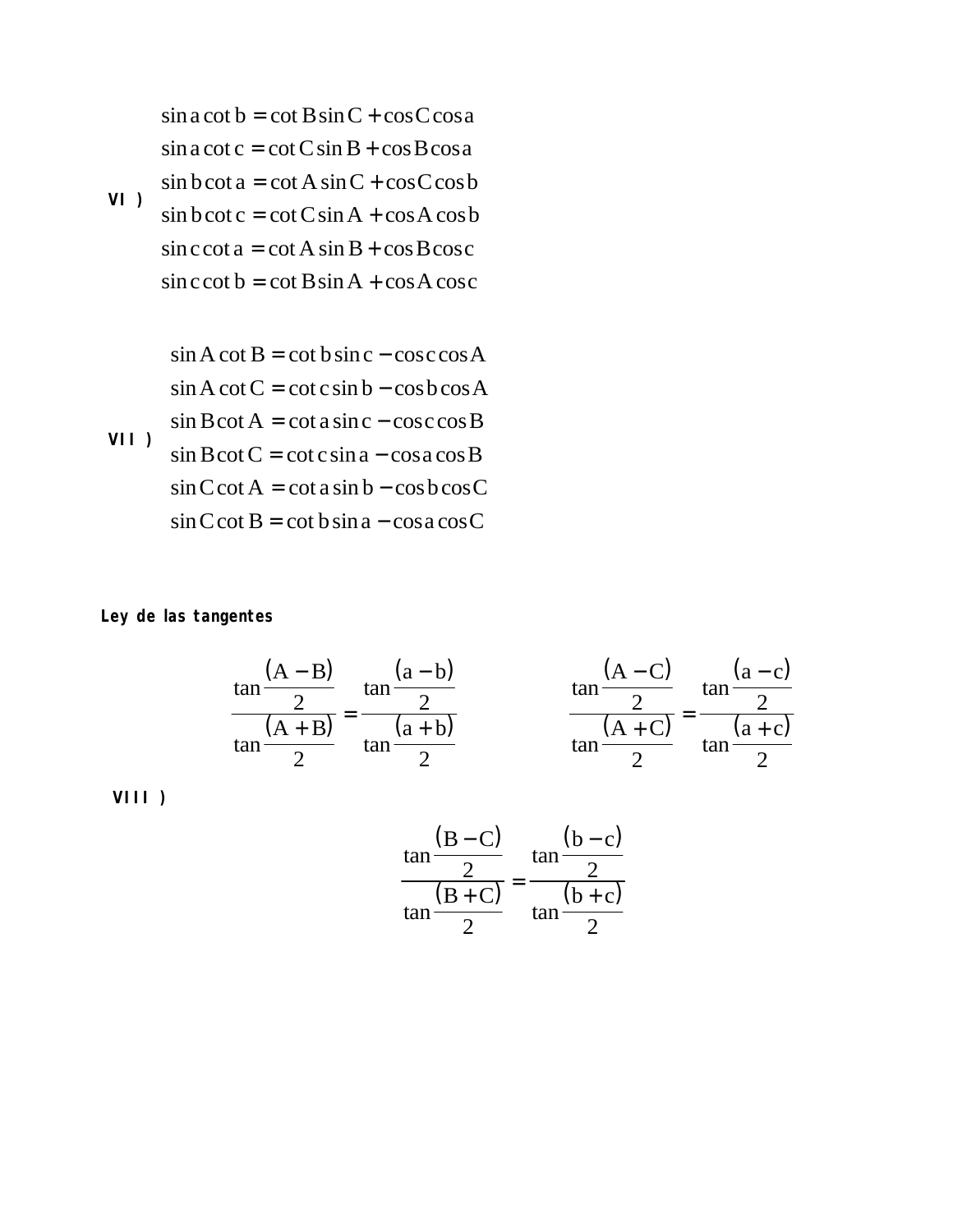Fórmulas de los semiángulos

$$
s = \frac{a+b+c}{2}
$$

1X)  
\n
$$
\sin^2 \frac{A}{2} = \frac{\sin(s-b)\sin(s-c)}{\sin b \sin c}
$$
\n
$$
\sin^2 \frac{B}{2} = \frac{\sin(s-c)\sin(s-a)}{\sin a \sin c}
$$
\n1X)  
\n
$$
\cos^2 \frac{A}{2} = \frac{\sin(s-c)\sin(s-a)}{\sin a \sin c}
$$

$$
\sin^2 \frac{e}{2} = \frac{\sin(3\theta + \sin\theta)}{\sin\theta}
$$

$$
\cos^2 \frac{A}{2} = \frac{\sin(s)\sin(s-a)}{\sin b \sin c}
$$
 
$$
\cos^2 \frac{B}{2} = \frac{\sin(s)\sin(s-b)}{\sin a \sin c}
$$

 $X)$ 

$$
\cos^2 \frac{C}{2} = \frac{\sin(s)\sin(s - c)}{\sin a \sin b}
$$

$$
\tan^2 \frac{A}{2} = \frac{\sin(s-b)\sin(s-c)}{\sin(s)\sin(s-a)} \qquad \tan^2 \frac{B}{2} = \frac{\sin(s-c)\sin(s-a)}{\sin\sin(s-b)}
$$

 $\ddot{\phantom{a}}$ 

 $\overline{a}$ 

 $XI$ )

$$
\tan^2 \frac{C}{2} = \frac{\sin(s-a)\sin(s-b)}{\sin(s)\sin(s-c)}
$$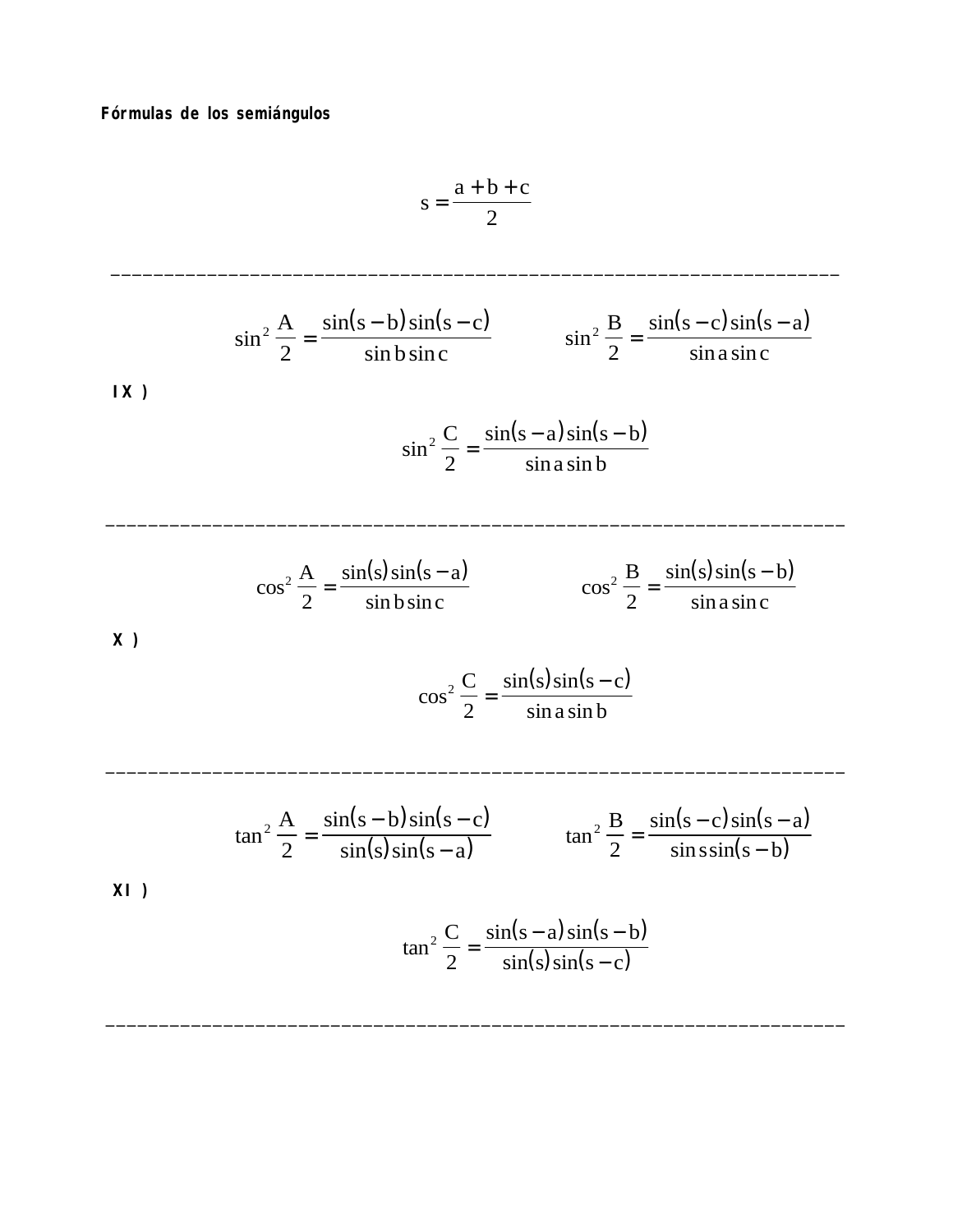**Fórmulas de los semilados**

$$
S = \frac{A + B + C}{2}
$$

\_\_\_\_\_\_\_\_\_\_\_\_\_\_\_\_\_\_\_\_\_\_\_\_\_\_\_\_\_\_\_\_\_\_\_\_\_\_\_\_\_\_\_\_\_\_\_\_\_\_\_\_\_\_\_\_\_\_\_\_\_\_\_\_\_\_\_\_\_

$$
\sin^2 \frac{a}{2} = \frac{\cos(S)\cos(S - A)}{\sin B \sin C} \qquad \sin^2 \frac{b}{2} = \frac{\cos(S)\cos(S - B)}{\sin A \sin C}
$$

\_\_\_\_\_\_\_\_\_\_\_\_\_\_\_\_\_\_\_\_\_\_\_\_\_\_\_\_\_\_\_\_\_\_\_\_\_\_\_\_\_\_\_\_\_\_\_\_\_\_\_\_\_\_\_\_\_\_\_\_\_\_\_\_\_\_\_\_\_

\_\_\_\_\_\_\_\_\_\_\_\_\_\_\_\_\_\_\_\_\_\_\_\_\_\_\_\_\_\_\_\_\_\_\_\_\_\_\_\_\_\_\_\_\_\_\_\_\_\_\_\_\_\_\_\_\_\_\_\_\_\_\_\_\_\_\_\_\_

\_\_\_\_\_\_\_\_\_\_\_\_\_\_\_\_\_\_\_\_\_\_\_\_\_\_\_\_\_\_\_\_\_\_\_\_\_\_\_\_\_\_\_\_\_\_\_\_\_\_\_\_\_\_\_\_\_\_\_\_\_\_\_\_\_\_\_\_\_

$$
\sin^2 \frac{c}{2} = \frac{\cos(S)\cos(S - C)}{\sin A \sin B}
$$

$$
\cos^2 \frac{a}{2} = \frac{\cos(S - B)\cos(S - C)}{\sin B \sin C}
$$
 
$$
\cos^2 \frac{b}{2} = \frac{\cos(S - A)\cos(S - C)}{\sin A \sin C}
$$

 **XIII )**

$$
\cos^2 \frac{c}{2} = \frac{\cos(S - A)\cos(S - B)}{\sin a \sin b}
$$

$$
\tan^2 \frac{a}{2} = \frac{\cos(S)\cos(S-A)}{\cos(S-B)\cos(S-C)} \qquad \tan^2 \frac{b}{2} = \frac{\cos(S)\cos(S-B)}{\cos(S-A)\sin(S-C)}
$$

 **XIV )**

$$
\tan^2 \frac{c}{2} = \frac{\cos(S)\cos(S - C)}{\cos(S - A)\cos(S - B)}
$$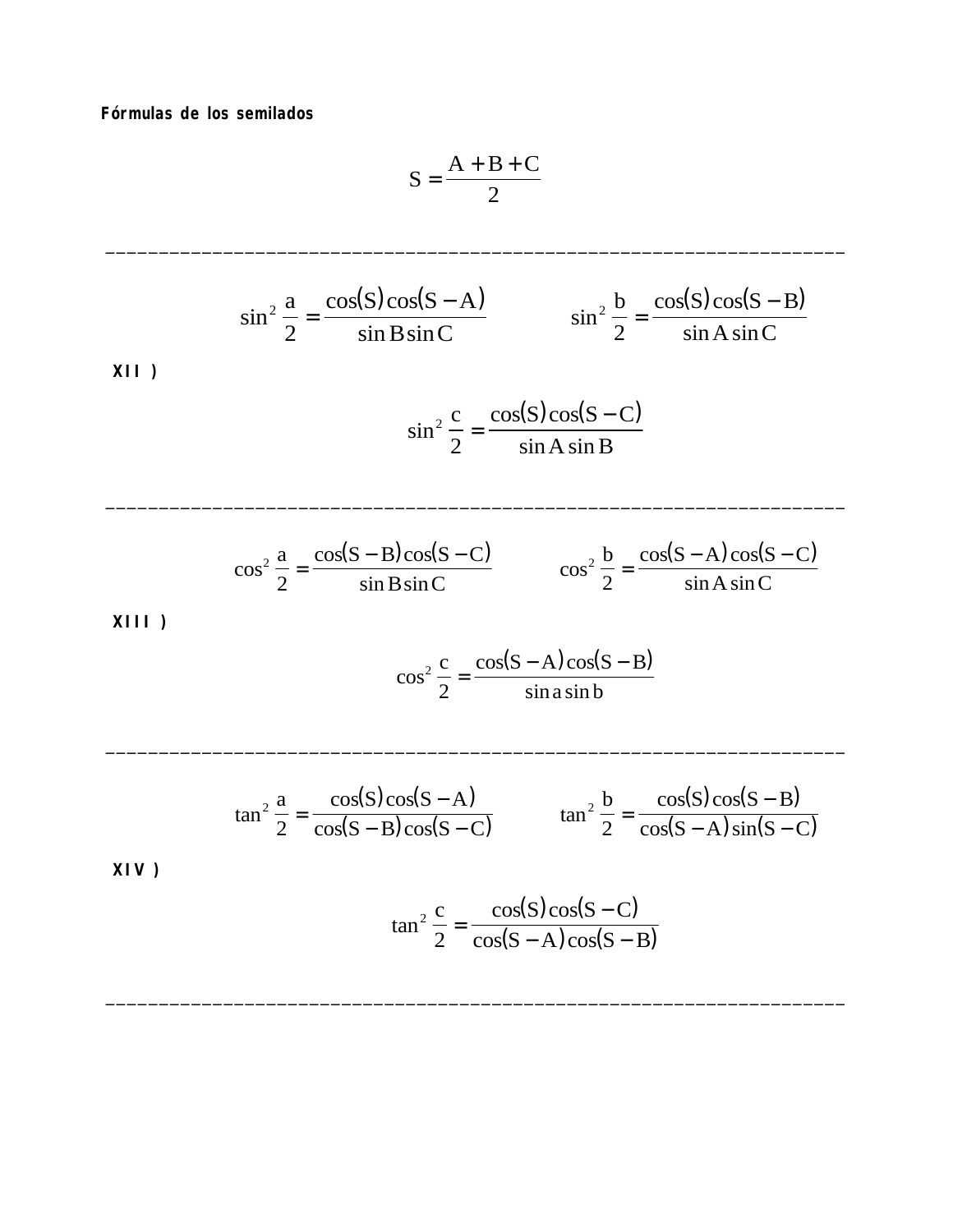## **Analogías de Neper**

 **XVI )**

$$
\frac{\sin\frac{(A-B)}{2}}{\sin\frac{(A+B)}{2}} = \frac{\tan\frac{(a-b)}{2}}{\tan\frac{c}{2}}
$$
\n
$$
\frac{\cos\frac{(A-B)}{2}}{\cos\frac{(A+B)}{2}} = \frac{\tan\frac{(a+b)}{2}}{\tan\frac{c}{2}}
$$
\n
$$
\frac{\cos\frac{(a-b)}{2}}{\sin\frac{(a+b)}{2}} = \frac{\tan\frac{(a+B)}{2}}{\tan\frac{c}{2}}
$$
\n
$$
\frac{\cos\frac{(a-b)}{2}}{\cos\frac{(a+b)}{2}} = \frac{\tan\frac{(A+B)}{2}}{\tan\frac{c}{2}}
$$
\n
$$
\frac{\sin\frac{(A-C)}{2}}{\cos\frac{(A+C)}{2}} = \frac{\tan\frac{(a-c)}{2}}{\tan\frac{b}{2}}
$$
\n
$$
\frac{\sin\frac{(a-c)}{2}}{\sin\frac{(a+c)}{2}} = \frac{\tan\frac{(a-c)}{2}}{\tan\frac{c}{2}}
$$
\n
$$
\frac{\cos\frac{(A-C)}{2}}{\cos\frac{(A+C)}{2}} = \frac{\tan\frac{(a+c)}{2}}{\tan\frac{b}{2}}
$$
\n
$$
\frac{\cos\frac{(a-c)}{2}}{\cos\frac{(a+c)}{2}} = \frac{\tan\frac{(A+C)}{2}}{\tan\frac{b}{2}}
$$
\n
$$
\frac{\sin\frac{(B-C)}{2}}{\sin\frac{(B+C)}{2}} = \frac{\tan\frac{(b-c)}{2}}{\tan\frac{a}{2}}
$$
\n
$$
\frac{\sin\frac{(b-c)}{2}}{\cos\frac{(b+c)}{2}} = \frac{\tan\frac{(B-C)}{2}}{\tan\frac{a}{2}}
$$
\n
$$
\frac{\cos\frac{(b-c)}{2}}{\cos\frac{(b+c)}{2}} = \frac{\tan\frac{(B+C)}{2}}{\tan\frac{a}{2}}
$$
\n
$$
\frac{\cos\frac{(b-c)}{2}}{\cos\frac{(b+c)}{2}} = \frac{\tan\frac{(B+C)}{2}}{\tan\frac{a}{2}}
$$